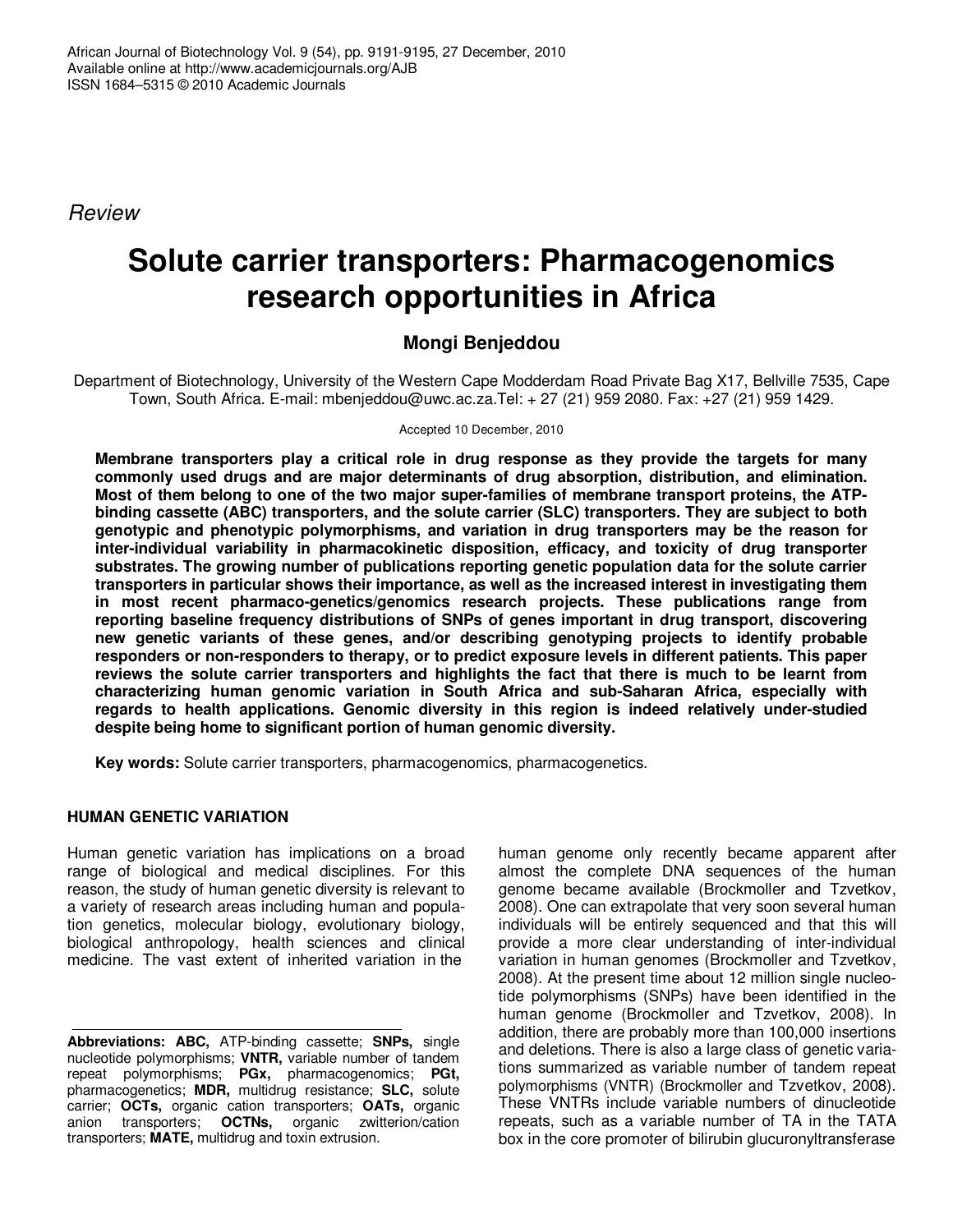UGT1A1 and larger repeat units, such as the 16 amino acid (48 bp) repeat in the dopamine D4 receptor (Brockmoller and Tzvetkov, 2008). It was only recently that we have learned that there are at least 1500 large genomic segments occurring interindividually in variable copy numbers (Brockmoller and Tzvetkov, 2008).

Variation in the human genome has a wide variety of medical and health implications. Genomic variation is believed to be the most important cause of variable response to drugs and other xenobiotics. Susceptibility to almost all diseases is also determined to some extent by genetic variation (Brockmoller and Tzvetkov, 2008). For this reasons, and driven by the advances in molecular biology, pharmacogenetics has evolved within the past 40 years from a niche discipline to a major driving force of clinical pharmacology, and it is currently one of the most actively pursued disciplines in applied biomedical research in general (Bhathena and Spear, 2008; Brockmoller and Tzvetkov, 2008; Kroetz et al., 2010; Meyer, 2004; Urban, 2010).

# **PHARMCOGENOMICS AND PHARMACOGENETICS**

Pharmacogenomics (PGx) is defined as 'The study of variations of DNA and RNA characteristics as related to drug response', and as a subset, pharmacogenetics (PGt) is 'The study of variations in DNA sequence as related to drug response' (Bhathena and Spear, 2008). It is widely expected that PGx will facilitate a trend toward improved patient outcomes by increasing our understanding at the molecular level of both the disease and treatment response. As such, PGx is central to personalized medicine strategies (Bhathena and Spear, 2008).

The term pharmacogenomics was introduced to reflect the recent transition from genetics to genomics and the use of genome-wide approaches to identify genes that contribute to a specific disease or drug response. A pharmacogenomics approach may allow a specific drug therapy to be targeted to genetically defined subsets of patients and may lead to a new disease and treatment classification at the molecular level (Eichelbaum et al., 2006).

Pharmacogenetics, on the other hand, is essentially the discipline which takes the patient's genetic information of drug transporters, drug metabolizing enzymes and drug receptors into account to allow for an individualized drug therapy leading to optimal choice and dose of the drugs in question (Holm, 2008). Observations implying that genetic variation was responsible for the diversity in some drug responses were already being made five decades ago (Meyer, 2004). Therapeutic failure of drugs as well as serious adverse side effects of drugs on individuals or subpopulations of patients can both have a genetic component. The toll that such variation takes in terms of individual suffering, high healthcare costs, and even lives, is increasingly being recognized (Meyer, 2004).

#### **GENETIC POLYMORPHISMS AND VARIABILITY IN DRUG RESPONSE AND TOXICITY**

A great deal of interindividual variability exists in drug responses and toxicity. This variation can result from genetic, environmental, physiological, and pathophysiological factors (Choi and Song, 2008). In general, genetic factors are estimated to account for 15 to 30% of interindividual variations in drug disposition and responses, but for certain drugs, genetic factors can account for up to 95% of the interindividual variability in drug disposition and effects (Avery et al., 2009; Choi and Song, 2008). Accounting for these differences would be highly beneficial, not only for the health care industry, but for patients themselves, decreasing the burden of treatment failures and adverse events on society (Avery et al., 2009).

Advances in genotyping technology in the last decade have led to the discovery of novel gene variations in drug transporters, drug targets, effect or proteins and metabolizing enzymes in the form of single-nucleotide polymorphisms (SNPs) that continue to provide insight into the biological phenomena that govern drug efficacy and toxicity (Avery et al., 2009).

It has long been recognized that genetic variations in drug metabolizing enzymes underlie the inter-individual differences in drug response. Certain single nucleotide polymorphisms in cytochrome P450 systems, such as CYP2D6, are well known to be related to altered drug metabolism, unexpected drug effect, and alterations of the clinical response and frequency of side effects (Sakata et al., 2004).

Molecular studies in pharmacogenetics have now been extended to numerous other human genes including those for several drug transport systems (Sakata et al., 2004). In addition to many drug-metabolizing enzymes, drug transport proteins have also consistently replicated associations between genetic variants and the clinical pharmacokenetics of at least one drug (Bhathena and Spear, 2008). It is estimated that there are approximately 170 genes whose products affect drug disposition, and that over half of these are polymorphic (Bhathena and Spear, 2008). For example, single nucleotide polynucleotides (SNPs) in the ABC (ATP-binding cassette) transporter multidrug resistance-1 (MDR1) genes were reported to influence the disposition of digoxin and fexofenadine. Furthermore, SNPs in the SLC (solute carrier) transporter OATP-C and OATP-B gene result in the decrease of drug transport activity (Sakata et al., 2004).

### **GENETIC POLYMORPHISM OF DRUG TRANSPORTERS**

Membrane transporters play a critical role in a variety of physiological processes. They maintain cellular and organismal homeostasis by importing nutrients essential for cellular metabolism and exporting cellular waste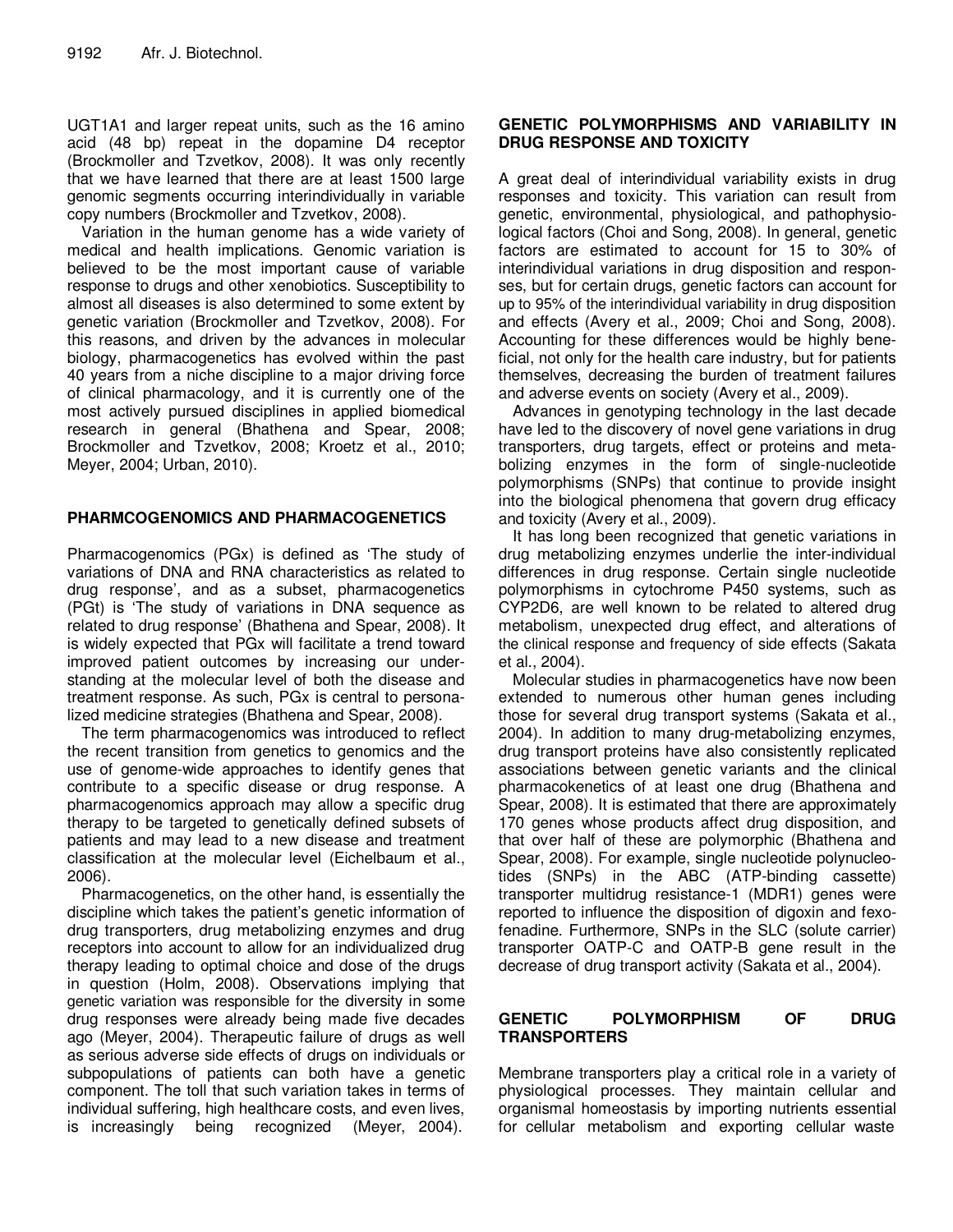products and toxic compounds (Leabman et al., 2003). They are also important in drug response as they provide the targets for many commonly used drugs and are major determinants of drug absorption, distribution, and elimination (Leabman et al., 2003). Membrane transport proteins share a similar secondary structure, characterized by multiple membrane-spanning domains joined by alternating intracellular and extracellular segments (''loops''). Two of the major superfamilies of membrane transport proteins are the ABC (ATP-binding cassette) transporters, which include MDR1, a protein that pumps xenobiotics from cells, and the SLC (solute carrier) transporters, which take up neurotransmitters, nutrients, heavy metals, and other substrates into cells (Leabman et al., 2003).

Genetic polymorphisms in drug transporter genes have increasingly been recognized as a possible mechanism accounting for variation in drug response (Shu et al., 2007). Genetic polymorphism of drug transporters has recently attracted interest because these transporters play important roles in the gastrointestinal absorption, biliary and renal elimination, and distribution to target sites of their substrates (Choi and Song, 2008). The aim of this research was to clarify the considerable interindividual variability in the pharmacokinetics, efficacy, and toxicity of drugs (Choi and Song, 2008). There is emerging pharmacogenetic evidence now strongly suggesting those membrane transporters are subject to both genotypic and phenotypic polymorphism, and that variation in drug transporters may be the reason for interindividual variability in pharmacokinetic disposition, efficacy, and toxicity of drug transporter substrates (Choi and Song, 2008).

# **SOLUTE CARRIER TRANSPORTERS**

The solute carrier (SLC) superfamily of transporters consists of more than 300 members subdivided into 47 families. They are expressed in most tissues, but primarily in the liver, lung, kidney, and intestine. Most solute carrier transporters are localized at either the basolateral or apical plasma membrane of polarized cells, but some are expressed in mitochondria and other organelles (Wojtal et al., 2009). Typical SLC transporters consist of several trans-membranes α-helices connected by intra- and extracellular loops and function as either monomers or hetero- or homodimers (Wojtal et al., 2009). SLC transporters are membrane-associated transporters that facilitate the passage of solutes, including peptides, bile acids, amino acids, ions, xenobiotics, drugs, and other biologically active compounds, across cell membranes in epithelial tissues, such as intestine and liver (Hediger et al., 2004; Koepsell et al., 2007). In the intestine, SLCs are critically involved in drug absorption, thus determining distribution and pharmacokinetic characteristics of many drugs (Meier et al., 2007).

Polyspecific organic cation transporters belong to the SLC22 family and the MATE family (Koepsell et al., 2007). Most transporters of the SLC22 family are polyspecific, transporting multiple different substrates, and are subdivided into three groups: organic cation transporters (OCTs), organic anion transporters (OATs), and organic zwitterion/cation transporters (OCTNs) (Meier et al., 2007). The OCTs include OCT1 (SLC22A1), OCT2 (SLC22A2) and OCT3 (SLC22A3). The OCTNs include OCTN1 (SLC22A4) that may be a proton cation exchanger, the Na+-carnitine cotransporter OCTN2 (SLC22A5) that can also operate as Na+ independent transporter for organic cations (Koepsell et al., 2007). OCTN1 and OCTN2 have attracted much attention as polymorphisms in the genes encoding them have been linked to inflammatory bowel disease (Meier et al., 2007).

The human organic cation transporters, also designated as hOCT1, hOCT2, and hOCT3, mediate electrogenic transport of small organic cations with different molecular structures, independent of sodium gradient. These organic cation substrates include clinically important therapeutics (e.g., metformin, procainamide, and cimetidine), endogenous compounds (e.g., dopamine and norepinephrine), as well as toxic substances [e.g., tetraethylammonium bromide (TEA)] (Kang et al., 2007). The genes encoding the three organic cation transporter isoforms (hOCT1, hOCT 2, and hOCT 3) are clustered together on the long arm of chromosome 6. Population genetics analyses identified numerous single-nucleotide polymorphisms (SNPs) in the three genes (Tzvetkov et al., 2009).

Human orthologs of the multidrug and toxin extrusion (MATE) family, members of which confer multidrug resistance on bacteria, were recently identified and named MATE1 (SLC47A1) and MATE2-K (SLC47A2). The SLC47A1 and SLC47A2 genes encode for the MATE1 and MATE2-K proteins, respectively. Both transporters are expressed mainly in the renal brush border membranes, and are H<sup>+</sup>/organic cation antiporters involved in the transport of ionic drugs in the renal tubules (Kajiwara et al., 2009). It has been demonstrated that the antidiabitic drug metformin is an exceptional substrate for MATE1 and MATE2-K and that these proteins play a role in the elimination of metformin into the bile (MATE1) and urine [MATE1 and MATE2-K] (Avery et al., 2009). Recent studies suggest that interpatient variability in response to metformin therapy could be related to polymorphisms in the OCT genes and/or the MATE genes (Avery et al., 2009).

The growing number of publications reporting genetic population data for the solute carrier transporters shows their importance, as well as the increased interest in investigating them in most recent pharmacogenetics/genomics research projects (Kajiwara et al., 2009; Kang et al., 2007; Leabman et al., 2003; Meier et al., 2007; Sakata et al., 2004; Shu et al., 2007; Toh et al., 2010; Wojtal et al., 2009). These publications are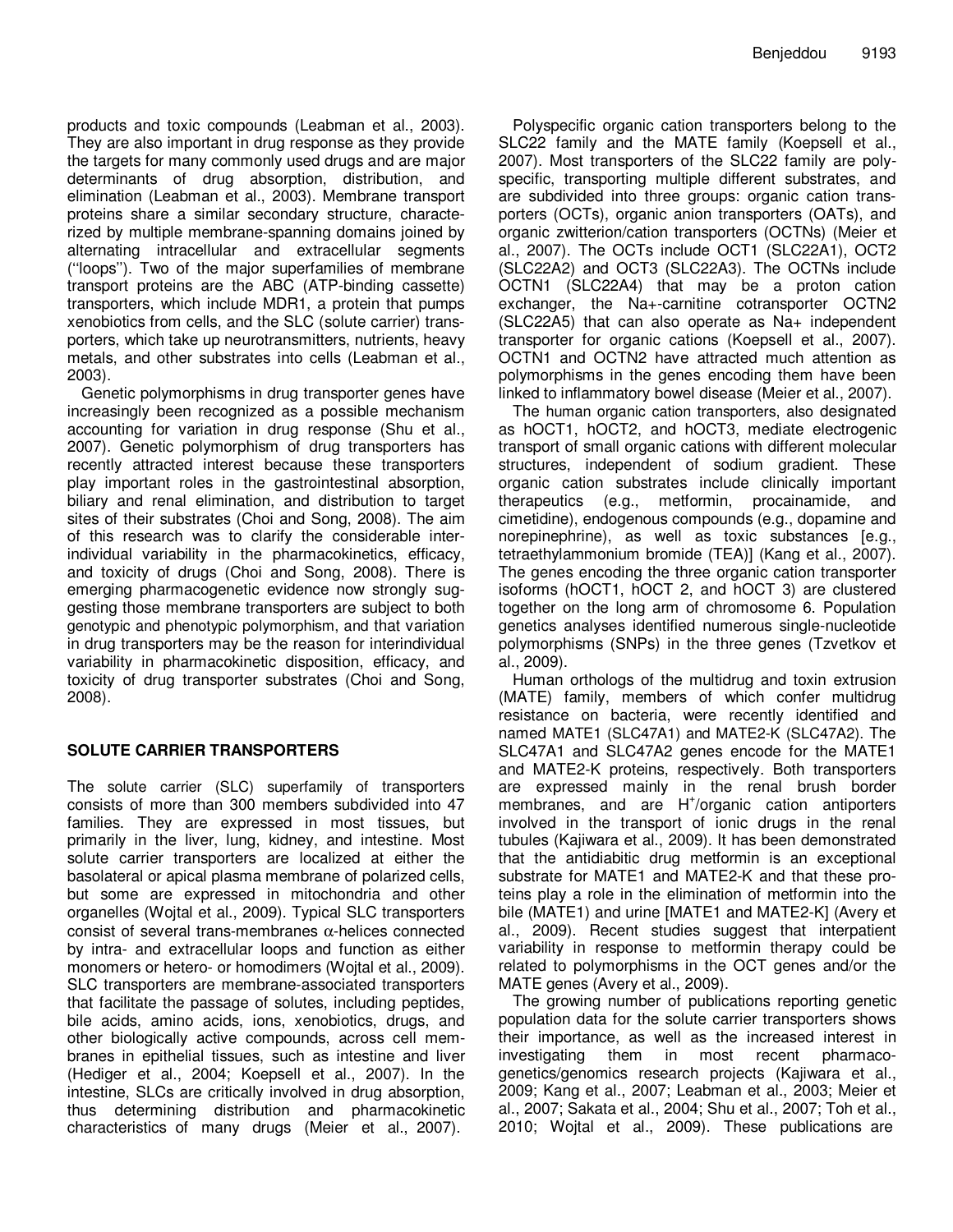reporting baseline frequency distributions of SNPs of genes important in drug transport, discovering new genetic variants of these genes, and/or describing genotyping projects to identify probable responders or non-responders to therapy, or to predict exposure levels in different patients.

### **GENETIC ANCESTRY AND BEYOND: PHARMACO-GENETICS/GENOMICS FROM AFRICA FOR AFRICA**

The concepts of race, ethnicity, and ancestry, have long had a strong influence on pharmacogenetic discovery and on our understanding of population level differences in drug response (Urban, 2010). Despite controversy surrounding the use of these terms, recognition of interethnic differences in drug response might be useful in establishing public health policies, designing and interpreting clinical trials and, possibly, guiding clinicians to evaluate prospectively which patients have the greatest probability of expressing a variant genotype (Suarez-Kurtz, 2005). Population based studies can help to establish baseline frequency distribution of SNPs of genes important in drug metabolism and/or transport. Extrapolations of possible clinical implications of the baseline frequency distribution of some of the alleles based on established phenotypic characteristics could guide doctors in drug prescription decision-making and/or provide explanations of ethnic-specific adverse effects in metropolitan medical practice (Matimba et al., 2008).

Genomic diversity within sub-Saharan Africa, and for that matter the entire African continent, is relatively under-studied, despite being home to significant portion of human genomic diversity (Hardy et al., 2008). There is thus much to be learnt from characterizing human genomic variation in this part of Africa, especially with regards to health applications (Hardy et al., 2008). South Africa in particular contains a wealth of different population groups. This fact was recognized in the National Biotechnology Strategy Report for South Africa (2002), and recommended that the country focus on documentting the genomic diversity contained within the local indigenous and immigrant populations (Hardy et al., 2008). The country is indeed home to the indigenous Khoisian, Xhosa, Zulu, Venda, and Sotho Pedi groups, the Afrikaners and the Cape Coloured, the latter being a uniquely admixed population of immigrant Europeans, Asians and the indigenous populations (Hardy et al., 2008). Admixed groups, such as Latinos, African Americans, or Cape Coloureds from South Africa, share varying proportions of different ancestral populations and their genetic complexity can potentially complicate biomedical research studies (Via et al., 2009). Their mixed ancestry, however, can provide the intrinsic variability needed to untangle complex gene-environment interactions, which may help to explain the population differences in the epidemiology of complex diseases (Via et al., 2009).

Since 2006, Prof. Benjeddou's research group, from

the Department of Biotechnology at the University of the Western Cape (South Africa), has been investigating the genetic diversity and origins of the Cape local communities with a special focus on the Cape Muslim population (Abrahams et al., 2010; Benjeddou et al., 2006; Cloete et al., 2010). The feedback from the investigated communities showed that despite the enthusiasm about knowing their genetic ancestry, there is great interest in expanding the program to include the investigation of a variety of medical and health implications resulting from the genetic diversity of these populations. It is widely believed that this type of research will benefit the investigated communities as well as the country as a whole. The study of the genetic diversity of the solute carrier transporter genes and its pharmacogenetic implications within the South African and Sub-Saharan African populations can be the first step in that direction. It will contribute in filling the gap of missing important pharmacogenetics data from South Africa and Sub-Saharan Africa. It is an opportunity to produce original research in the area of pharmaco-genetics/genomics in Africa for Africa. It is also an excellent opportunity to forge balanced and meaningful international collaborations between African researchers and counterparts from the Western World and other developed and developing countries.

#### **REFERENCES**

- Abrahams Z, D'Amato ME, Davison S, Benjeddou M (2010). Allele frequencies of six non-CODIS miniSTR loci (D1S1627, D3S4529, D5S2500, D6S1017, D8S1115 and D9S2157) in three South African populations. Forensic Sci. Int. Genet.: 10.1016/j.fsigen.2010.1001.1019
- Avery P, Mousa SS, Mousa SA (2009). Pharmacogenomics in type II diabetes mellitus management: Steps toward personalized medicine. Pharmacogenomics and Personalized Medicine 2: 79-91
- Benjeddou M, Leat N, Davison S (2006). Use of molecular genetics and historical records to reconstruct the history of local communities. Afr. J. Biotechnol. 5: 2516-2519
- Bhathena A, Spear BB (2008). Pharmacogenetics: improving drug and dose selection. Curr. Opin. Pharmacol. 8: 639-646
- Brockmoller J, Tzvetkov MV (2008). Pharmacogenetics: data, concepts and tools to improve drug discovery and drug treatment. Eur. J. Clin. Pharmacol. 64: 133-157
- Choi MK, Song IS (2008). Organic cation transporters and their pharmacokinetic and pharmacodynamic consequences. Drug Metab. Pharmacokinet. 23: 243-253
- Cloete K, Ehrenreich L, D'Amato ME, Leat N, Davison S, Benjeddou M (2010). Analysis of seventeen Y-chromosome STR loci in the Cape Muslim population of South Africa. Leg. Med. (Tokyo), 12: 42-45
- Eichelbaum M, Ingelman-Sundberg M, Evans WE (2006). Pharmacogenomics and individualized drug therapy. Annu. Rev. Med. 57: 119-137
- Hardy BJ, Seguin B, Goodsaid F, Jimenez-Sanchez G, Singer PA, Daar AS (2008). The next steps for genomic medicine: challenges and opportunities for the developing world. Nat. Rev. Genet. 9(1): 23-27.
- Hediger MA, Romero MF, Peng JB, Rolfs A, Takanaga H, Bruford EA (2004). The ABCs of solute carriers: physiological, pathological and therapeutic implications of human membrane transport proteinsIntroduction. Pflugers Arch. 447: 465-468
- Holm S (2008). Pharmacogenetics, race and global injustice. Dev. World Bioeth. 8: 82-88
- Kajiwara M, Terada T, Ogasawara K, Iwano J, Katsura T, Fukatsu A,